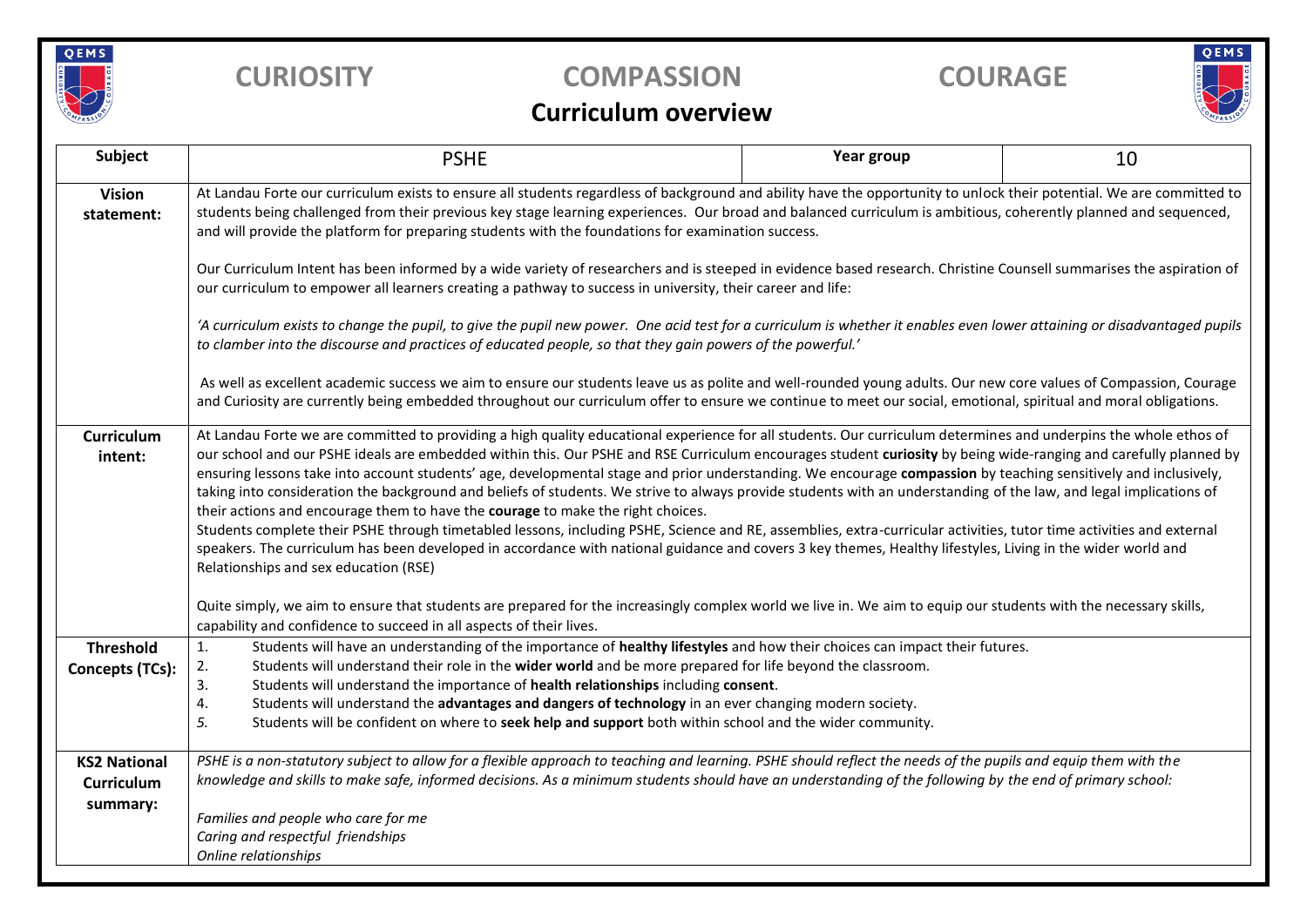| QEMS                             | <b>CURIOSITY</b>                                                                                                     |                   | <b>COMPASSION</b>    |                     | <b>COURAGE</b> | QEMS                 |  |
|----------------------------------|----------------------------------------------------------------------------------------------------------------------|-------------------|----------------------|---------------------|----------------|----------------------|--|
|                                  | <b>Being safe</b><br>RSE - puberty, sex education set out in the science curriculum and beyond if deemed appropriate |                   |                      |                     |                |                      |  |
| <b>Learner skills:</b>           | Critical thinking                                                                                                    | Organisation      | Collaboration        | Adaptability        | Oracy          | Self-quizzing        |  |
|                                  | <b>CRITICAL THINKING</b>                                                                                             | 冒<br>ORGANISATION | <b>COLLABORATION</b> | <b>ADAPTABILITY</b> | <b>ORACY</b>   | <b>SELF QUIZZING</b> |  |
|                                  | Term 6 Jun-Jul                                                                                                       |                   |                      |                     |                |                      |  |
| <b>The Big</b><br>Question       | How can we prepare for life beyond school?                                                                           |                   |                      |                     |                |                      |  |
| <b>Big picture</b><br>questions: | How can we recognise positive relationships?                                                                         |                   |                      |                     |                |                      |  |
| Content                          | TC 2,3,4,5)<br>Parenting<br>$\overline{\phantom{a}}$                                                                 |                   |                      |                     |                |                      |  |
| (Linked to TCs):                 |                                                                                                                      |                   |                      |                     |                |                      |  |
|                                  | Revenge Porn<br>$\overline{\phantom{a}}$                                                                             |                   |                      |                     |                |                      |  |
|                                  | Safe sex - consent<br>$\overline{\phantom{a}}$                                                                       |                   |                      |                     |                |                      |  |
| Vocabulary<br>Instruction:       | Parenting, revenge porn, takedown policy, up-skirting, consent                                                       |                   |                      |                     |                |                      |  |
| Assessment:                      | End of topic assessment                                                                                              |                   |                      |                     |                |                      |  |
|                                  |                                                                                                                      |                   |                      |                     |                |                      |  |
|                                  |                                                                                                                      |                   |                      |                     |                |                      |  |